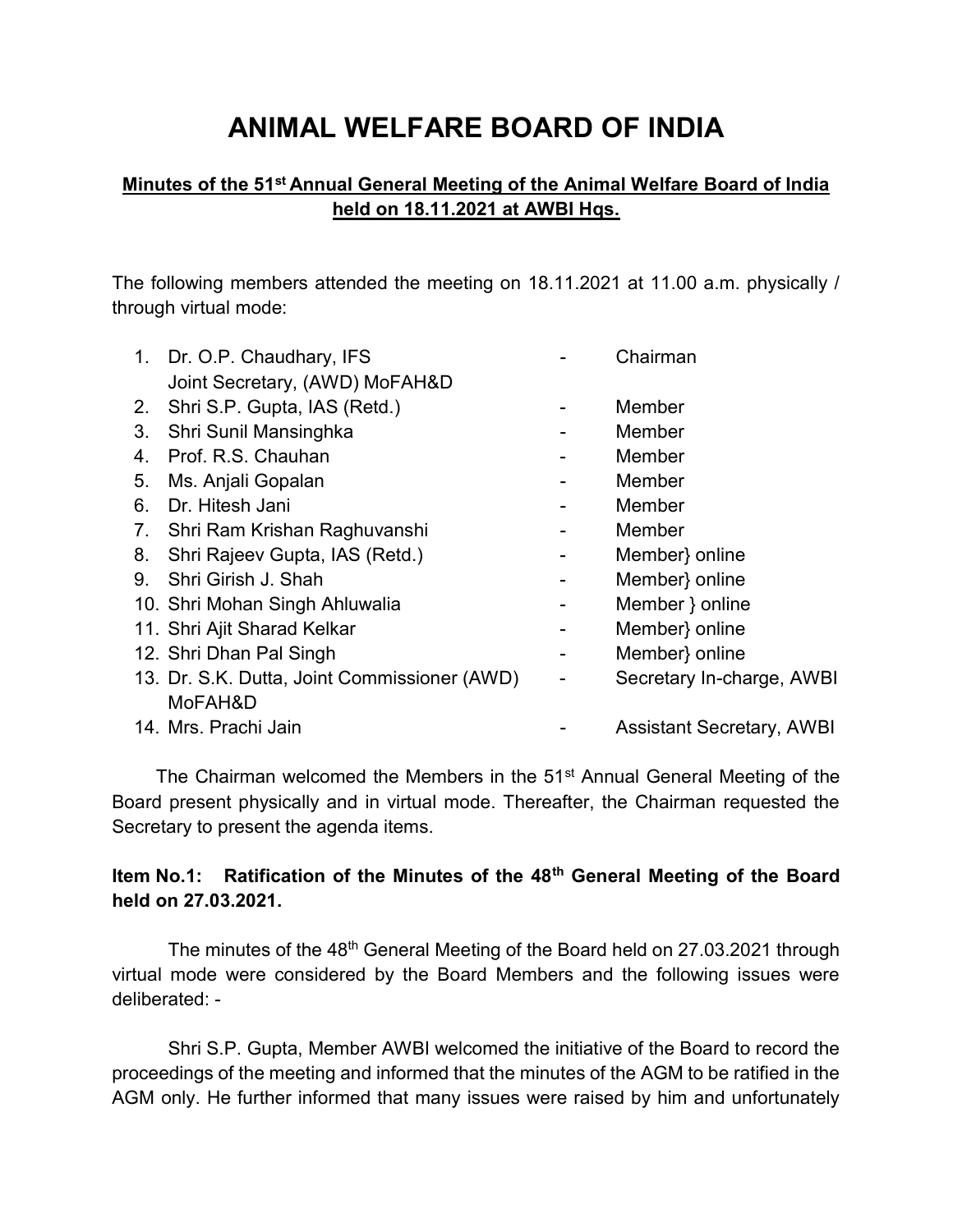few of them were addressed and did not find place in the agenda. He also raised the issue of validity of the HAWO cards and reiterated that the validity of the HAWO card should be aligned with the tenure of the Board. Further, he also pointed out that the office do not maintain any record with regard to the communication made with the HAWO card holders regarding cancellation of the HAWO cards. He further suggested that the list of the earlier HAWOs needs to be placed before the HAWO Committee and then proper notice to be issued to them before cancellation of their cards.

Chairman directed that now onwards the proper procedure of conducting meetings should be followed and agenda to be taken from the members and draft minutes to be circulated to the members also for incorporation of their issues in the minutes before finalization of the same.

He further directed that no meeting should be conducted in short notice and proper time to be given to the members to raise their concerns and also obtain their travel plan. He also directed that the list of the earlier HAWOs to be placed before the committee and proper notice / letter may be sent to them to dismiss their HAWO cards.

Secretary, In-Charge, with permission to the Chair submitted that the Board was having more than 350 HAWOs but hardly 60/70 were active in the field of Animal Welfare and sending their activity reports. There was a question in Parliament seeking the information about HAWOs and the information was furnished in the house. Only 60/70 number of HAWOs were responding to the correspondence made by the Board to submit their activity report. The remaining HAWOs were unresponsive even after repeated communication with them for more than one year. Therefore, the matter was placed in the HAWO committee constituted by the Board as discussed in earlier Board meetings. The committee decided to cancel all the existing HAWOs and call for the fresh application as per revised application form alongwith the required fees of Rs. 500/-, activity reports of last three years and the recommendation letter. The applications are to be placed in the HAWO Committee for scrutinization before issuing fresh HAWO cards.

Shri S. P. Gupta also re-iterated that the HAWO has been discontinued without giving any notice to them.

Chairman advised that good people engaged in the work of Animal Welfare to be issued HAWO cards. In case some person engaged in the noble cause of animal welfare and left behind in submitting the reports then the person needs to be considered for issuing HAWO card and the Members of the Board must have knowledge of such people.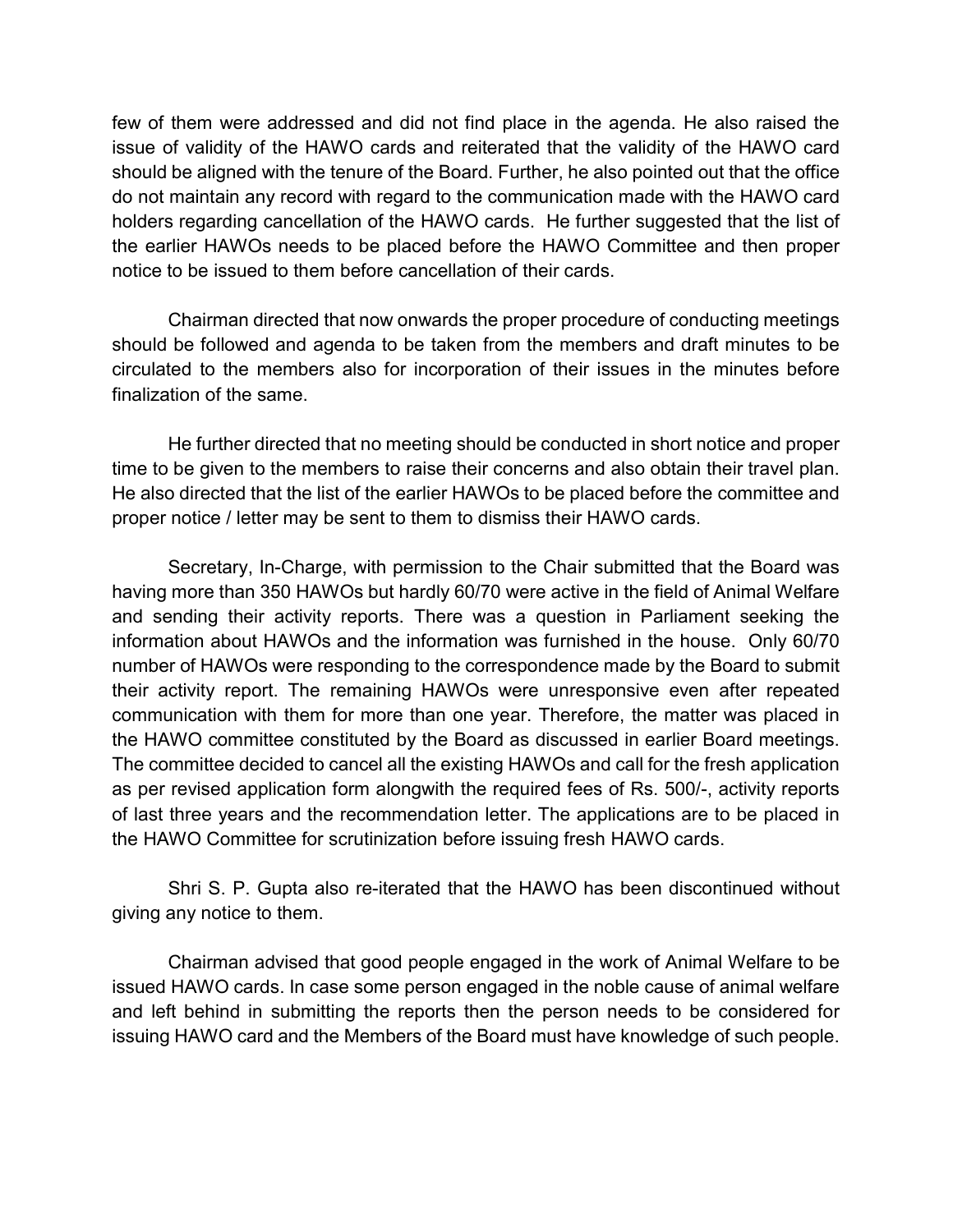Prof. R.S. Chauhan informed that the work of issuing HAWO cards is being done by the committee in a transparent manner and on based on the recommendations on the applications. An authority letter is being issued for first three months and then on satisfactory report, the HAWO card for 5 years shall be issued to the HAWOs.

Chairman informed that the Board is having power to take decision on the HAWO cards and no pressure is acceptable. The people working for noble cause of animal welfare to be promoted. He further suggested that the police verification is compulsory. In case many family members are applying for HAWO ID cards then only one card is to be considered.

Chairman stated that the Committee's decision is to be considered for issuing of HAWO ID Cards. Few HAWOs are also misusing the HAWO ID, therefore, we have to be very careful in issuing these cards and have to bring people who are really involved in the good cause of animal welfare.

Shri Sunil Mansinghka also told that the Board should promote the people engaged in the field of animal welfare selflessly.

Shri Girish J. Shah informed that the Board is unable to issue 300 HAWO Cards so far even after recommendations by the Board Members. The procedure being followed by the Board is very lengthy. He further told that I have sent more than 50 applications for HAWO cards but nothing has come out so far. There should be some target fixed for making HAWOs.

With regard to issue raised by Girish J Shah, the Secretary, AWBI informed that out of 50 HAWO applications forwarded by the member, 11 participants have since been trained and 37 letters have been issued for seeking Police verification and the same was recorded in the minutes of the meeting.

Prof. R. S. Chauhan informed the Board that all the applications received for HAWO cards have been processed and 51 HAWO letters have been issued till date.

Shri S.P. Gupta further told that the recommendation / verification by the MP / MLA should not be made mandatory as all people may not have good contact with them. He raised the issue of grant-in-aid is being released to the AWOs of Haryana and other states who have not completed 3 years of Board's recognition. Shri S. P. Gupta also suggested that all the matters / issues raised by him during earlier meetings held on 27.03.2021 to be the part of the Minutes. It was directed to add the points raised by Shri S.P. Gupta during the meeting held on 27.03.2021 as a part of the Minutes in the said meetings.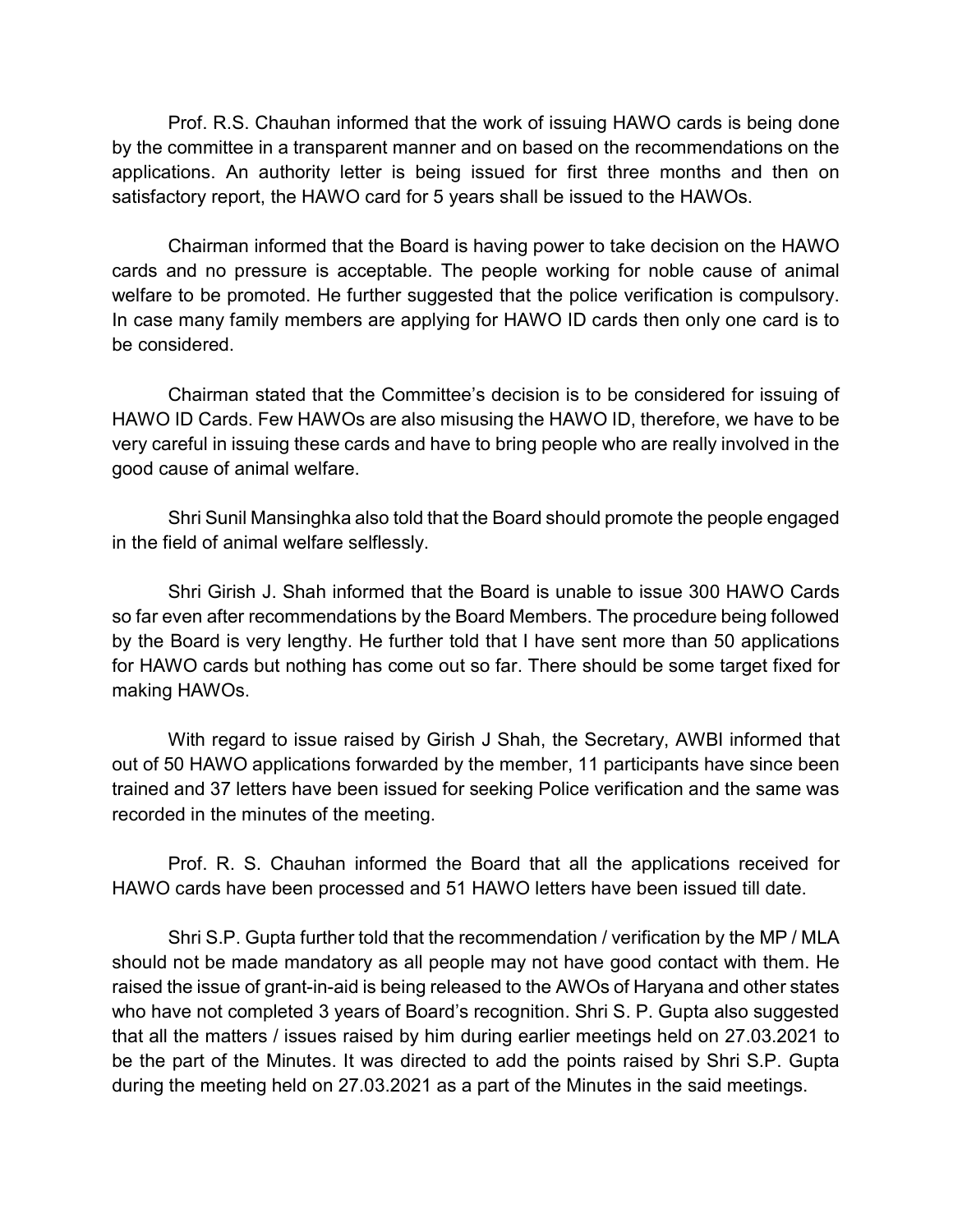Chairman, after detailed deliberations, with all the Board Members and officials clarified the issue of the sanctioning / release of grant-in-aid to the AWBI recognized AWOs and stated that the AWOs who have completed minimum 3 years of registration in their respective states and have been recognized by the Board are eligible for getting AWBI grant immediately. Inspection may be conducted by the AHD / Member AWBI of the area concerned.

Shri S.P. Gupta also raised the issue pertaining to the letter issued by the ex-Secretary of AWBI regarding not considering the communication done by the Board Members.

In this connection, Chairman informed Shri S.P. Gupta and all the Board Members that few members are writing various things which are not acceptable. Criticising policies etc. are questionable by the Govt. Seeking protocol from the authorities for personal visits and when complaints are received against the members or if any member is going against the policies then the Govt. may initiate action. However, it was also informed that a letter was also issued in this regard by the then Secretary. However, the members may communicate on animal welfare or cruelty related matters specifically with the State Government within the Government norms under intimation to the Chairman of the Board.

After discussion, it was agreed that the issues raised by Shri S.P. Gupta will be part of the Minutes as Addendum.

#### Item No.2: Ratification of the Minutes of the Grants Committee Meeting of the Board held on 13.07.2021.

The minutes of the Grants Committee Meeting held on 13.07.2021 were considered and ratified with the amendment that the AWOs to be recognized by the AWBI on completion of 3 years of registration in their respective States or by the societies under society act and the grant may be released to the AWOs in the same year. Also, the Regular Grant may be considered as per criteria fixed.

#### Item No.3: Ratification of the Minutes of the ABC Committee Meeting of the Board held on 22.06.2021, 17.08.2021 and 18.10.2021.

The Board considered the Minutes of the ABC Committee Meetings for ratification held on 22.06.2021, 17.08.2021 and 18.10.2021. While discussing on the minutes, the Chairman informed that various complaints are being received regarding conducting of ABC/AR programme and doing forged ABC/AR.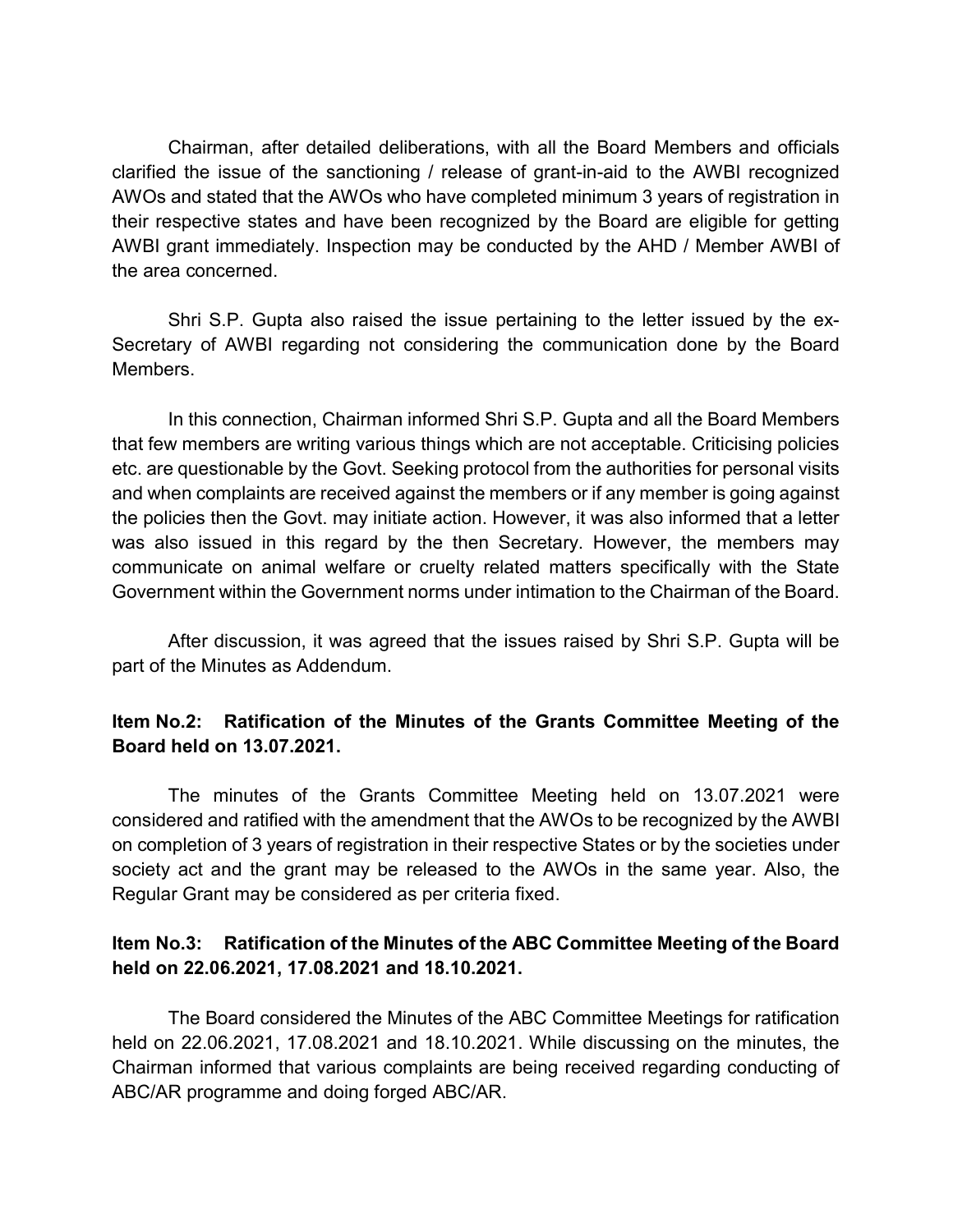Ms. Anjali Gopalan informed that the AWOs are doing substandard ABC/AR operations, therefore, the minimum rates to be fixed by the Board beyond the existing rates.

 Chairman further informed that the Chief Secretary / Principal Secretary of the all the States / UTs to be informed by writing a letter to them to check the real status of the ABC programme in their respective areas so that the dogs do not suffer cruelty and the ABC/AR occurs in real.

Shri Sunil Mansinghka told that the ABC Program is failure. The Board should concentrate on the creative issues. He informed the Board members that Justice Guman Mal Lodha, Ex-Chairman of the Board initiated Aadarsh Gaushala Model during his Chairmanship from 1998-2004 and now the foreign countries are working on the power / resources of our cattle. The Board should discuss and put valuable time and energy on such creative issues. Gaushala centric works to be discussed to bring up the economy of the country.

 He further informed that the Board members, 700 villages in West Bengal are adhering to Goseva and becoming self-sustainable and such network to be enhanced and replicated throughout the country. During Corona, the Gaumutra has increased the immunity of human beings by 104%. The Panchagavyas helped our rural community to an extent to save from the deadly epidemic. Therefore, the Board needs to change its view.

 He also informed that now more than 100 Prisons (Jails) are having gaushalas and cow centralized system to be developed so that the rate of crime is reduced.

 Ms. Anjali Gopalan informed in the discussion and submitted that the mandate of the Board is for welfare of all animals not for cow. She further requested to keep on record that the AWBI is not only for the cow but for all animals.

 Shri Ramkrishna Raghuvanshi informed the Board that the Govt. of Madhya Pradesh is having Rs.900 crores budget for Gauseva and the self-help groups are working and providing jobs to many. The Board Members must visit such places.

 Prof. R.S. Chauhan intimated that the Board has recently been completed 5 days training programme on dry dairy. Shri Sunil Mansinghka advised that more programme needs to be conducted in this regard.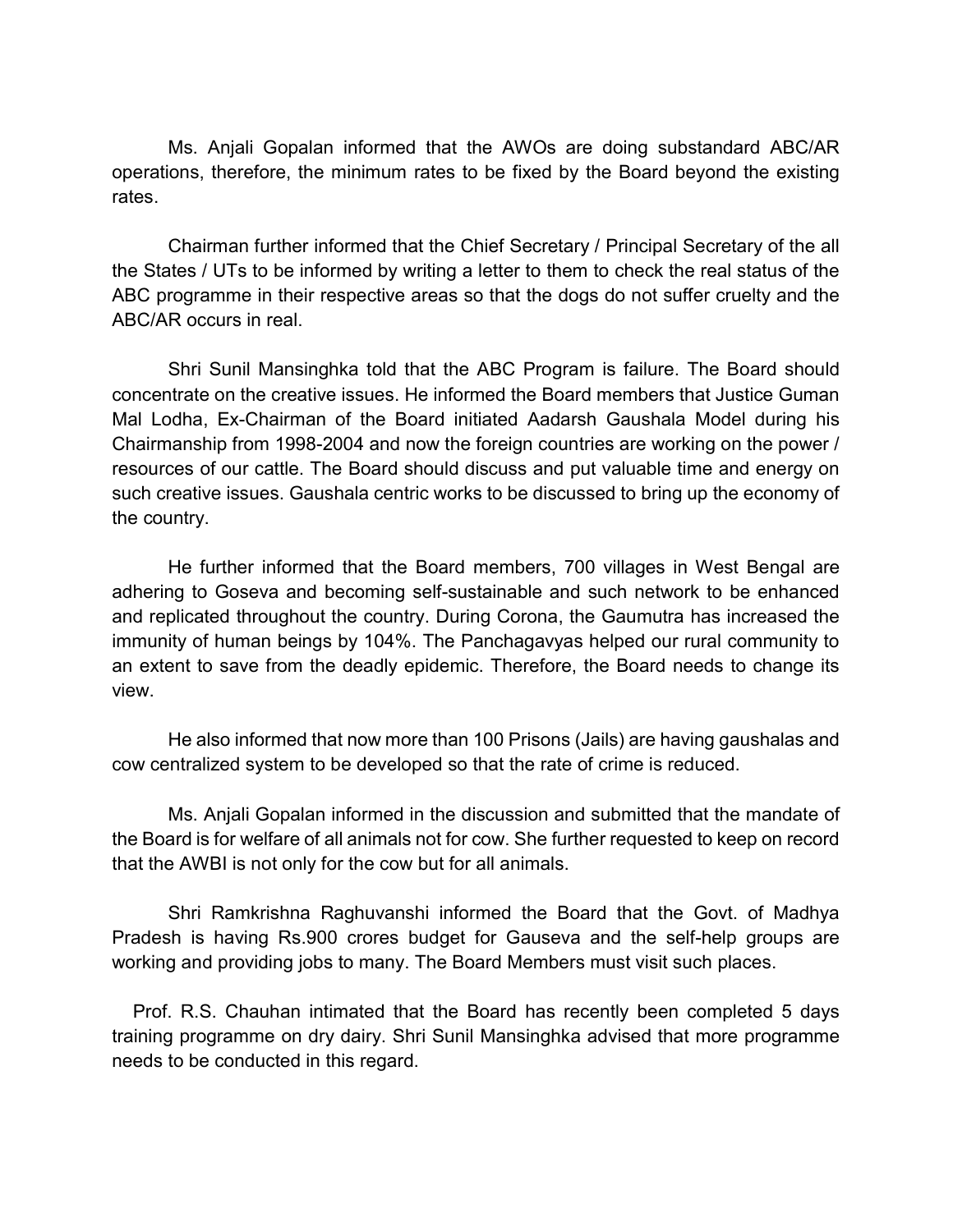Dr. Hitesh Jaani informed about the various programmes for saving the CISF and other organizations from Corona with the help of Panchgavya and Ayurveda.

 Chairman informed that all the Board Members that the Rashtriya Kamdhenu Aayog (RKA) has been attached with AWBI to cater the work of Animal Welfare being carried out by it. The Board needs to enhance the peripherals to work more broadly. A separate committee needs to be created for the same. Chairman, also clarified that the Board always works for all the animals and not only for cow, however, the resources will be enhanced based on the cow centric planning.

# Item No.4: Ratification of the Minutes of the Honorary Animal Welfare Officer Committee Meeting of the Board held on 24.05.2021, 02.07.2021 and 23.09.2021

 The minutes of the HAWO Committee meetings were considered and ratified with the modification that the tenure of HAWO ID cards will be for 5 years.

# Item No.5: Ratification of the Minutes of the National Institute of Animal Welfare Committee Meeting of the Board held on 19.07.2021.

The minutes of the 1<sup>st</sup> Meeting of the NIAW Committee were considered and ratified by the Board members.

# Item No.6: Consideration and approval of draft Annual Report for the year 2019- 20 and adoption of Audit Report and Annual Accounts of the Animal Welfare Board of India for the year 2019-20.

The draft Annual Report 2019-20 along with the Separate Audit Report of the Comptroller & Auditor General of India was considered and the Annual Accounts and Separate Audit Report were accepted by the Board. Further it was decided that the draft Annual Report 2019-20 will be circulated again to the Board members for seeking their comments. It was also discussed that the activity reports of the AWOs to be obtained from all the recognized AWOs for inclusion in the Animal Citizen Magazine and to be removed from the draft AR 2019-20.

It was also discussed that the AWBI Newsletter should cover all other important issues such Animal Hostels, Gochar land etc.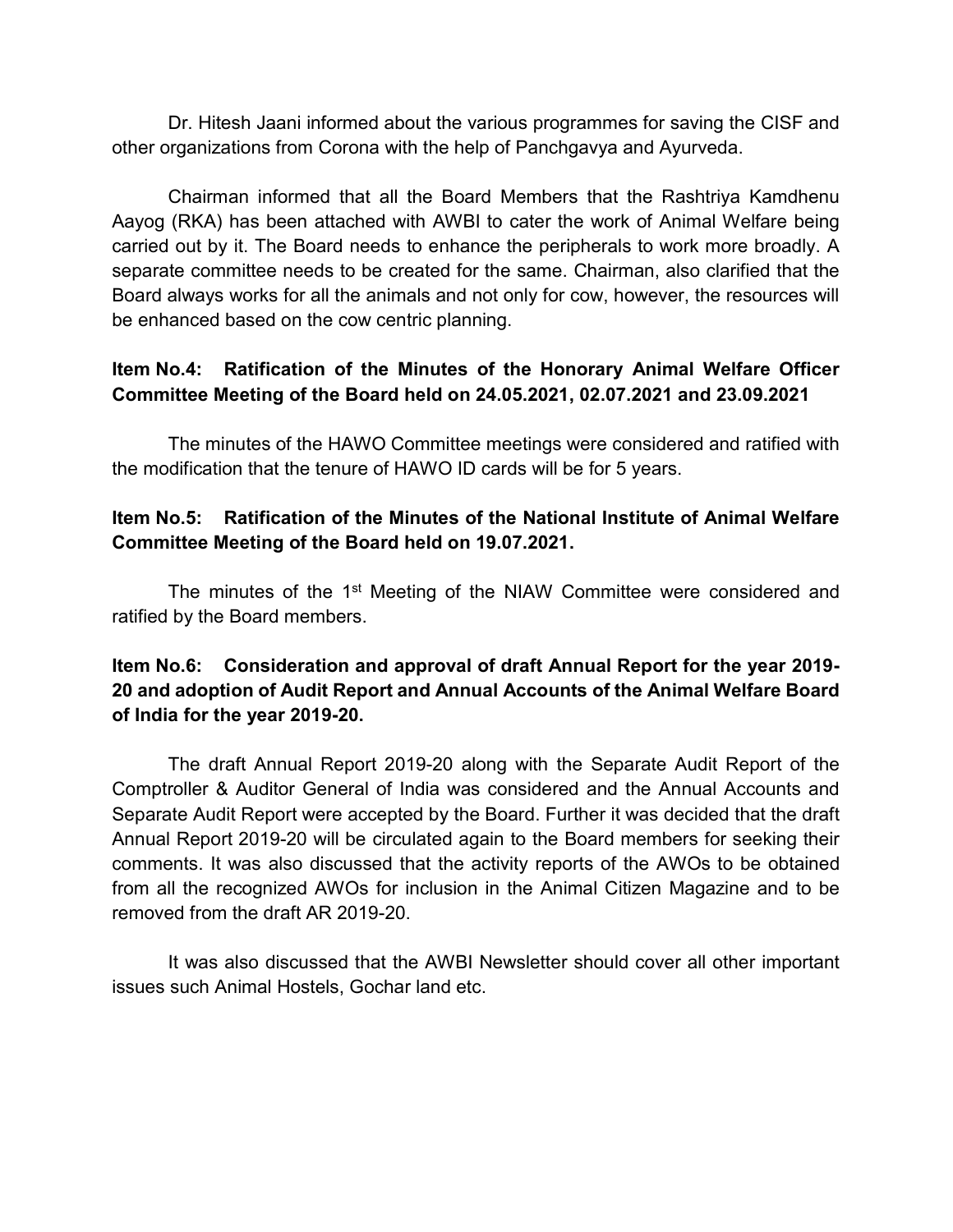Item No.7: Consideration of matter pertaining to the revised fee enhanced under PARR for Computer Graphics, VFX, Foreign Shoot, Natural / Background shoot scenes used by the production companies as there are requests from the production houses to exempt the enhanced fees under this category.

 The Board considered the above matter and following decisions / discussions were held during the meeting: -

Shri Rajeev Gupta told that the depiction of the animal cruelty should not be there in any films / ad films.

 Chairman AWBI told that an affidavit cum self-declaration from the producer to be obtained while showing the film declaring that CG have been used for making such scenes and no animals have been used. The scene depicting animal cruelty are not shown in CG scene. No application is required for such films but the necessary documents are needed to ensure that the film is based on CG. There is also need to provide certificate / report from the Graphics Expert in this regard alongwith the frames of the CG Shoot.

 Shri Raghuvanshi informed that though he is special invitee in the PAC since long but he was never been invited nor provided any chance to attend the meetings.

 Secretary, AWBI told that the Shri Raghuvanshi will attend the meetings of the PAC next meeting onwards and all the meeting links to be shared with him.

Shri Rajeev Gupta told that depiction of cruelty should not be permitted even in the foreign shot films too.

Chairman also suggested that an affidavit cum self-declaration from the producer to be obtained in case of foreign shoot too declaring that the scene depicting animal cruelty are not shown in foreign shot alongwith the application as well as required documents for foreign shoot.

Secretary, AWBI informed that all systems will start by the end of this year online.

The fees for the events, polo races/ Elephant Safaris etc. were approved by the Board as per the details below: -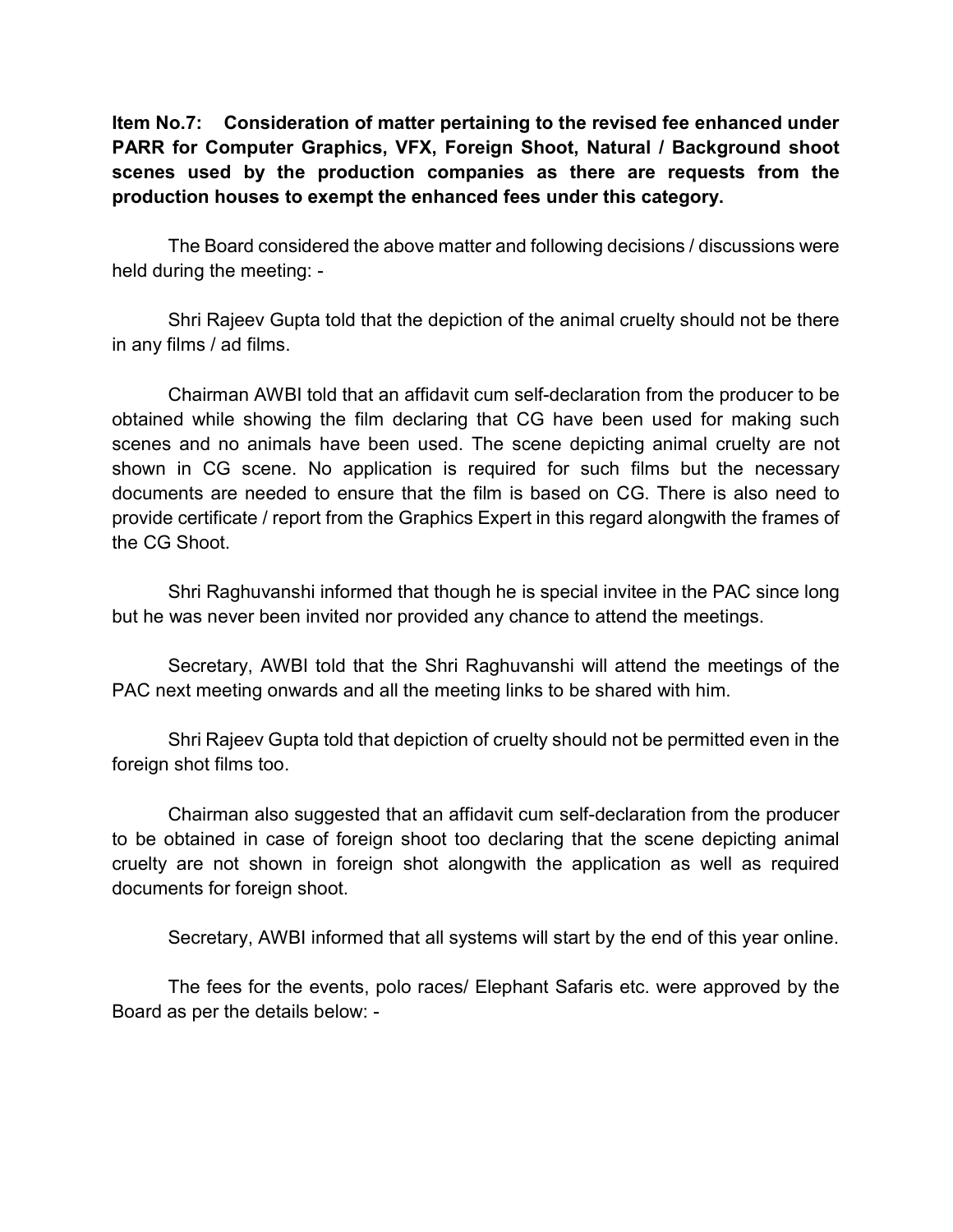| S. | <b>Particulars</b> | Period                          | Existing | Proposed       | Proposed    |
|----|--------------------|---------------------------------|----------|----------------|-------------|
| No |                    |                                 | fee      | Registration / | renewal     |
|    |                    |                                 |          | processing     | fee         |
|    |                    |                                 |          | fee            |             |
|    | Performing         | To be renewed                   | 500      | 5000           | 5000        |
|    | Animal used in     | every five year                 |          |                |             |
|    | the event          |                                 |          |                |             |
| 2. |                    | Elephant Safari   To be renewed | 500      | 5000 per       | 5000<br>per |
|    | Registration       | every year                      |          | Elephant       | Elephant    |

# Item No.8: Consideration of matter regarding status / synchronization of AWOs on AWBI website.

The members of the Board was appraised that as per the direction of Niti Aayog the Board has developed online portal for recognition and grant to the animal Welfare Organization. The existing recognized AWOs to be on boarded in the portal. It decided that the AWOs will be given chance for on boarding without charging fees. The Board agreed to the proposal of on boarding.

# Item No.9: Consideration of matter regarding Awards Function of AWBI (Prani Mitra and Jeevdaya Awards).

 The matter was discussed and it was decided that the Prani Mitra Awards function to be organized in a grand manner and the Awards to be given by the President of India. It was also discussed that last year, the function was done briefly due to Covid-19 but now this year it has to be done by the Board in large scale.

 Chairman suggested that these awards should be given with monitory benefits to encourage more people to have more love and compassion towards animals. It was decided to constitute a Committee for Award by the Chairman and immediately initiate the work of Award. It was also decided that the awardee will be decided by the Jury.

# Item No.10: Consideration of matter regarding Recognition of SPCAs with AWBI and withdrawing the advisory to Establish and / or Active District Society for Prevention of Cruelty to Animals (SPCAs) in every district.

 The matter regarding recognition to the SPCAs with AWBI was discussed and it was decided that the process will be continued and the HAWOs from the respective District will be nominated representatives in the DSPCAs or the name will be kept vacant till the Board provides any name for nomination.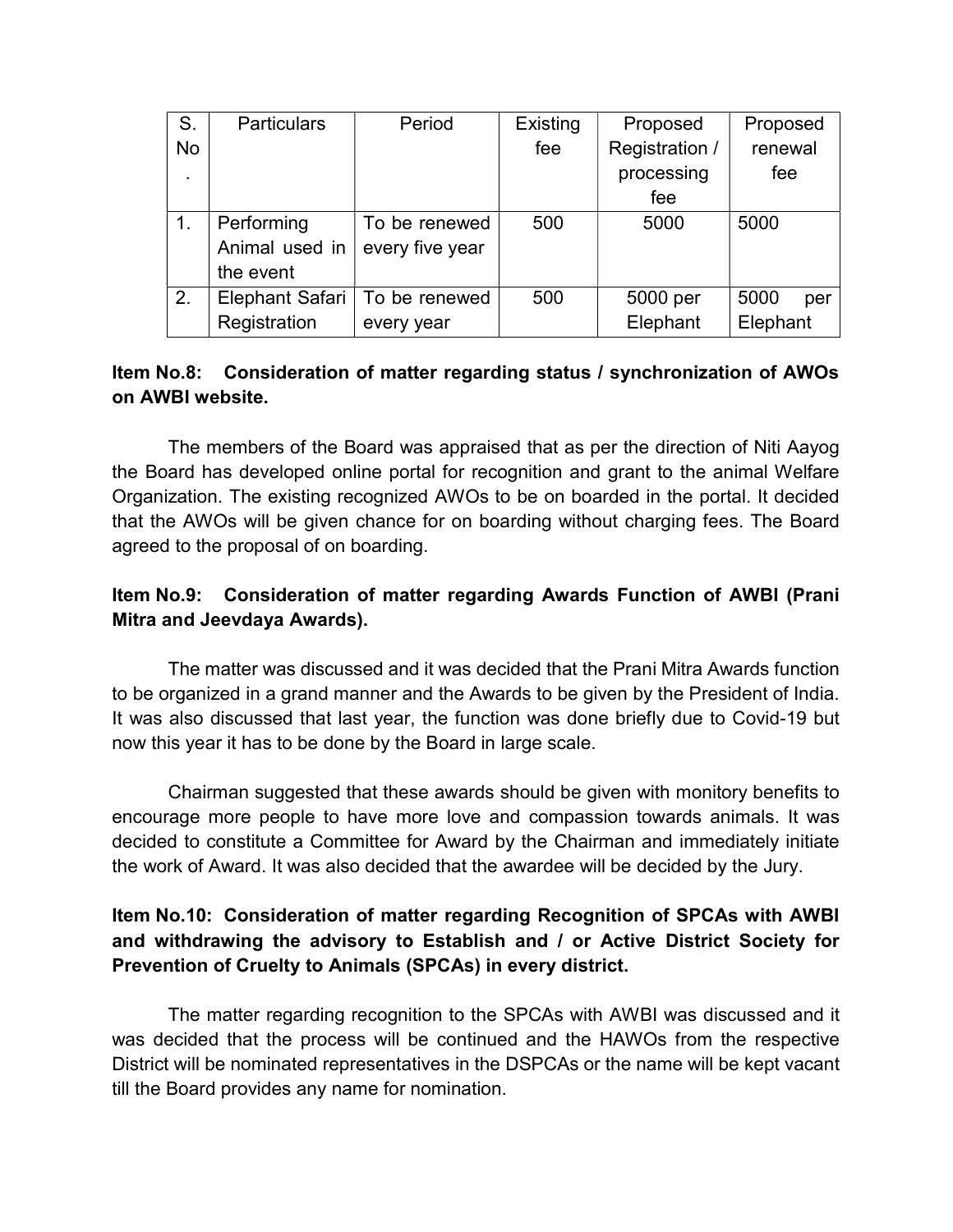All private SPCAs working in the name of SPCA to be discontinued and to be issued notice for cancellation of their recognition. Also, the Govt. SPCA may be informed to reconstitute the SPCA as per Establishment and Regulation of Societies for Prevention of Cruelty to Animals Rules, 2001 and their recognition no. is being withdrawn as it is not required for Government constituted bodies.

#### Item No.11: Consideration of matter regarding revision of Committees of Board.

The Board considered and discussed the matter.

 Shri S.P. Gupta told that the Board should constitute a committee for looking after the work of staff welfare / their regularization. Likewise, 3 schemes to be activated / systematized.

 Secretary, AWBI informed that the staff welfare work will be looked after by the committee constituted in the Ministry.

 It was decided that the list of Committee and its members to be circulated amongst the members of the Board for comments/ suggestions, if any before finalization.

# Item No.12: Consideration of matter regarding issuing of Identity Cards to Members of the Committees.

 The matter for issuance of ID Card to the members of various Committees were deliberated. It was suggested that there is no need of issuance of card to the members of the Committee as they are not the Board members. However, a letter may be issued to them as engagement as member.

 Shri S.P. Gupta told that he is not having any ID card of the Board post his resignation from the Chairmanship of the Board. It was decided that he may be issued Card.

## Item No.13: Consideration of matter regarding current status / inspection of the AWOs to whom the grant-in-aid under Shelter House and Ambulance Scheme has been released by the Ministry / AWBI.

 The matter was discussed and Chairman suggested that the status can be reviewed at office level after due inspection of the AWOs.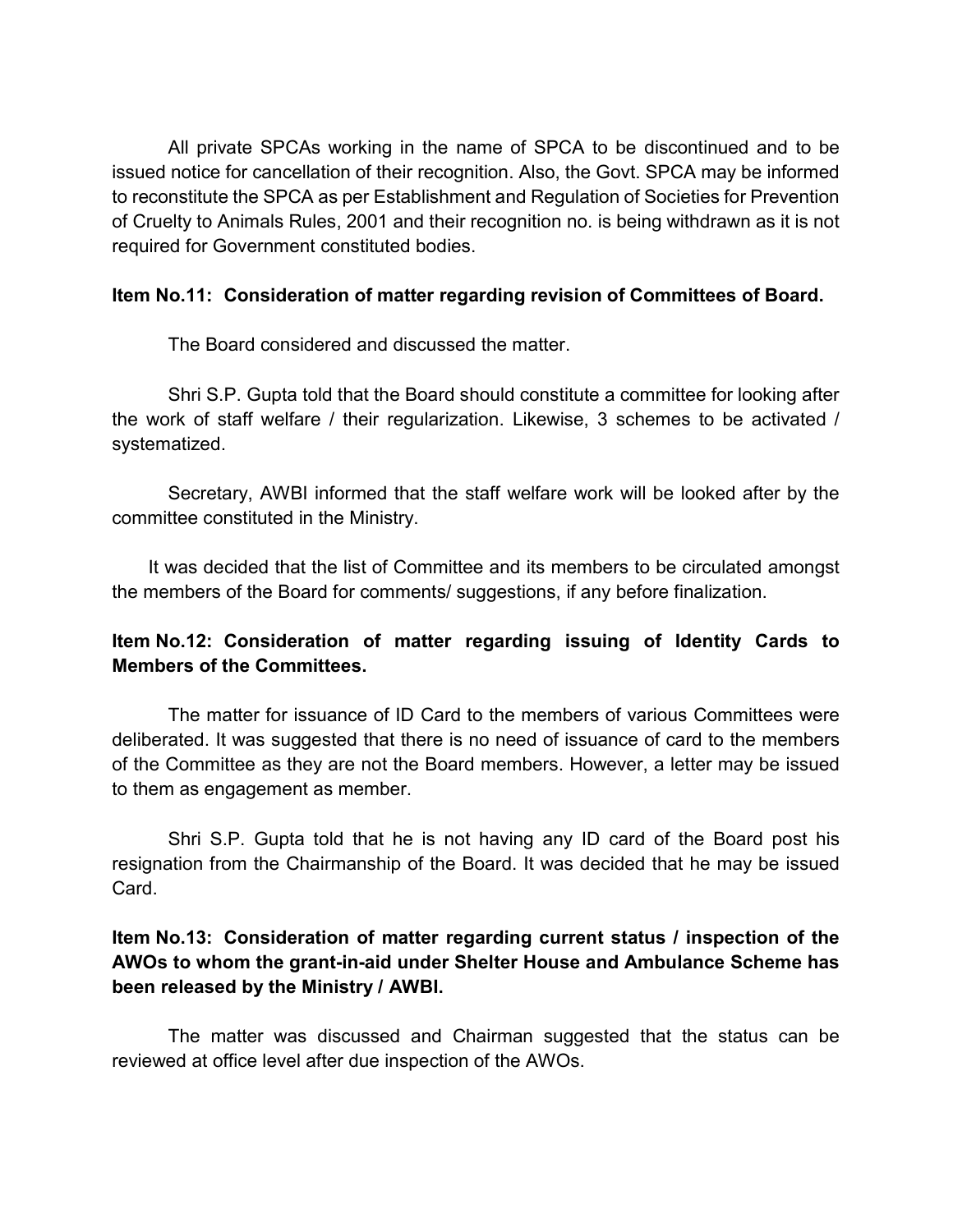#### Item No.14: Ratification of grants released under Training Programmes.

 The matter was discussed and the Board ratified the release of a sum of Rs. 3,99,600/- towards the preparation of the "Training module for the gaushala managers/worker on management of gaushala and preparation of useful products from cow urine and cow dung" to G. B. Pant University, Pant Nagar, Uttarakhand as per the decision of the 48<sup>th</sup> General Meeting held on 27.03.2021. The Board has also noted the matter of conducting the "Online Training for the Gaushala Management and Care of Cows" which was conducted by Prof. (Dr.) R.S. Chauhan, Member, AWBI from 8.11.2021 to 12.11.2021 and also ratified the release of a sum of Rs.49,000/- towards the materials and other printing related work.

Further, the Board has noted the matter to conduct of National Webinar in collaboration with AWBI on "Cowpathy and Human Health" on 15-16, December, 2021 in which concerned scientists from India and abroad will participate and discuss the beneficial effects of Panchgavya (Cowpathy) on human, animal and environmental health. Papers from all the contributors will be compiled and published in the form of a book which will serve as a reference for future research and development. It will be a milestone in this area and will promote dry cow farming, production of Panchgavya (Cowpathy) products on the basis of scientific information leading to the self-sufficient (Atmnirbhar) gaushalas. This will provide a boost to the organic farming, reducing the load of chemicals in agriculture and food chain and ultimately leading to better human, soil and environmental health. The webinar is being organised by the Society for Immunology and Immunopathology, Department of Veterinary Pathology and College of Veterinary Pathology, GB Pant University of Agriculture and Technology, Pantnagar, Uttarakhand. The request to support this event financially with a sum of Rs. 2.0 lac only (Rupees Two lac only) from AWBI to meet the expenditure of this webinar like pre webinar designing, printing, managing web and meeting plate form, designing, editing and publishing proceedings etc. was approved by the Board.

#### Item No.15: Consideration of matter regarding status of Legal Cases of AWBI.

The matter was noted by the Board.

#### The Board also circulated the following Additional Agenda Items:

Additional Item No.1: Consideration of matter regarding issue of Animal Welfare Guidelines for Equines (Horses, Mules & Ponies) Employed at Brick-klins in India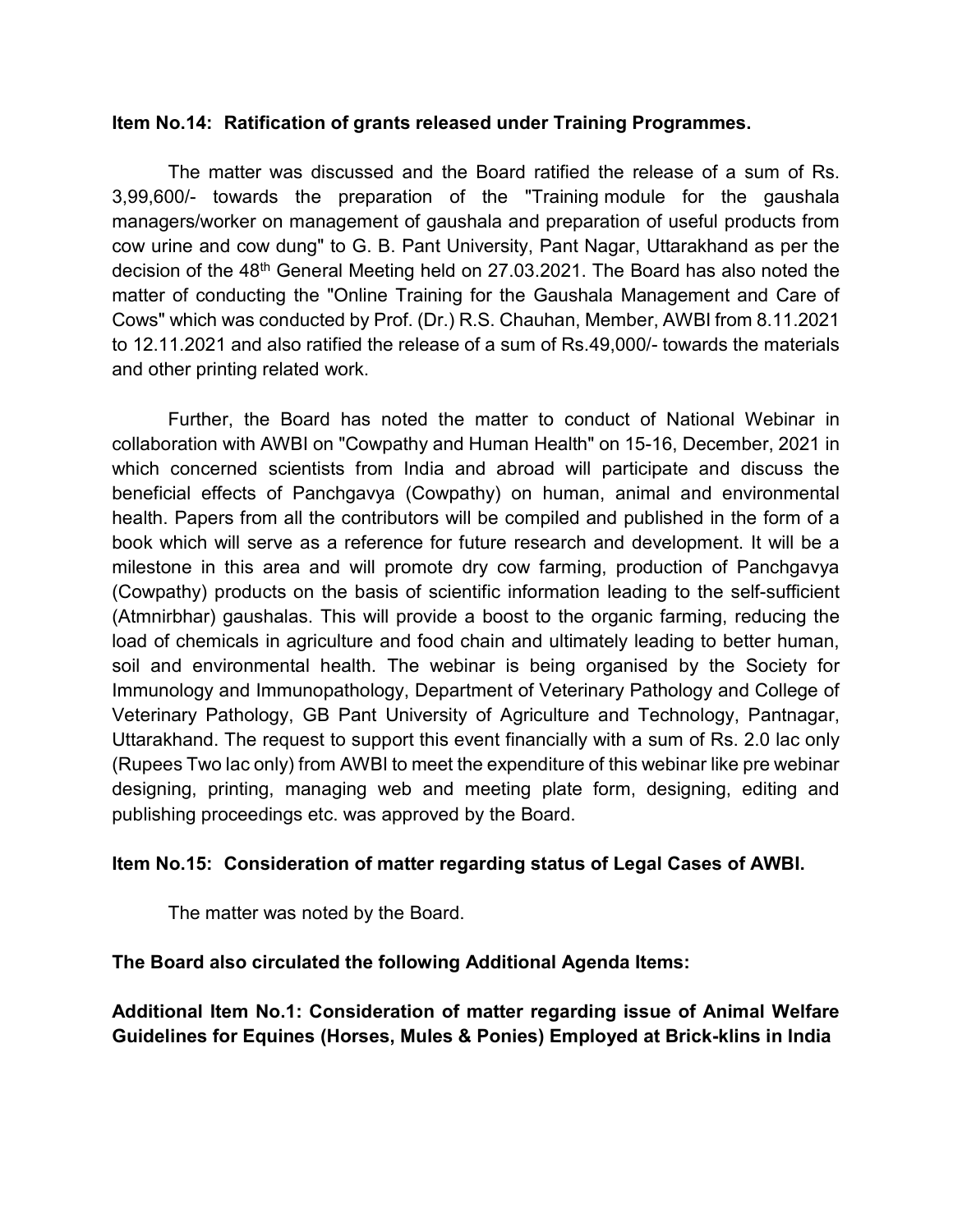The matter pertaining to the issue of Animal Welfare Guidelines for Equines (Horses, Mules & Ponies) Employed at Brick-klins in India was discussed by the Board Members and it was decided that the guidelines prepared by the Brooks India shall be circulated to the Board members for their perusal and further decision. The members appreciated the initiative and need of the same.

# Additional Item No.2: Proposal for seeking grant in aid under the Regular Grant, Shelter House and Ambulance received from Swami Bhajnanand Aadarsh Gaushal, Gaushala Raod, Mainpuri, Uttar Pradesh

The matter pertaining to consideration of Grant-in-aid to Swami Bhajnanand Aadarsh Gaushala, Mainpuri, Uttar Pradesh was considered by the Board and it was decided that the proposal for considering Grant-in-aid under Regular and Rescue Cattle grant may be considered on obtaining 3 years Audited Accounts and Activity Report from the AWO and the proposals under CSS schemes will be considered as per the CSS Schemes guidelines.

# Additional Item No.3: Points raised by Shri Sunil Mansinghka, member AWBI

The Points raised by Shri Sunil Mansinghka were discussed under Item No. 2 of the Main Agenda.

# Additional Item No.4: Points raised by Shri Girish J. Shah, Member AWBI for consideration of the Board:

1. Advisory to be issued for use of cow dung to make Gobar diya **and Gobar** sticks

2. Issues regarding HAWO cards

- 3. Film certificates are given in unnecessarily hurry, need to check it properly
- 4. Legal committee to be made aware of day to day Legal activity
- 5. Requesting central government to increase budget
- 6. Regular advisory's to be issued

7. AWBI is umbrella organisation, so we need to expand our reach to each and every organisation through SAWB and SPCA,